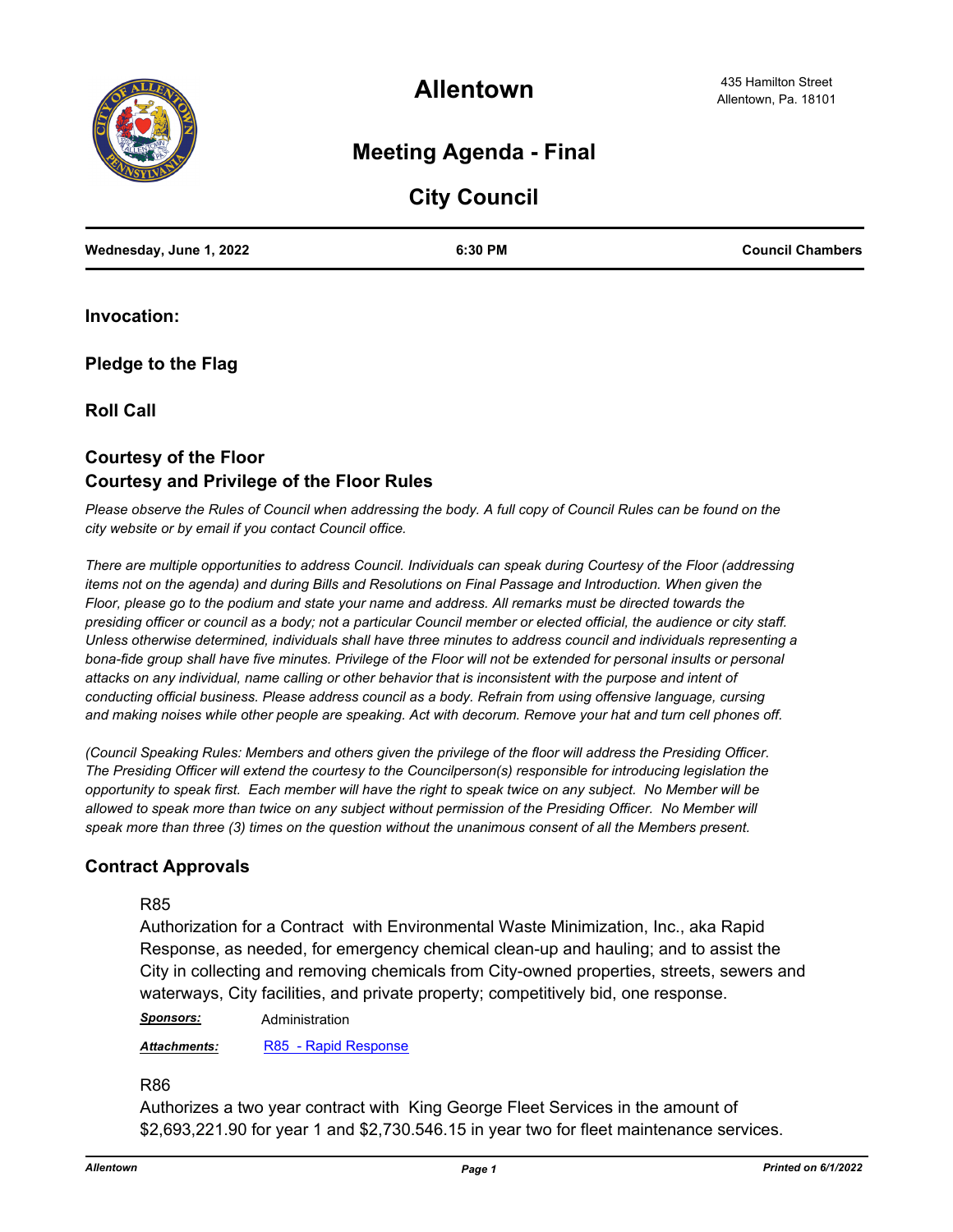Amendment to be proposed: Authorizes an emergency contract with King George, for one year only, with the option of one year renewal upon council's approval in the amount of \$2,693,221.90 for year 1 and \$2,730.546.15 in year two for fleet maintenance services, unless the 60 day termination that is routinely part of all contracts is enacted

*Sponsors:* Administration

Attachments: [R86 Fleet Maintenance](http://allentownpa.legistar.com/gateway.aspx?M=F&ID=2430497e-4f33-4589-a63c-a845502c9f83.docx)

## **Minutes of Previous Meeting**

May 18, 2022 City Council Meeting Minutes

*Attachments:* [May 18, 2022 City Council Meeting Minutes](http://allentownpa.legistar.com/gateway.aspx?M=F&ID=65e401ee-2ed1-4059-bc54-a5ffa4594ae8.pdf)

May 18, 2022 Public Hearing - Bill 13 S. 6th and West Cumberland Rezoning to R-MH

Attachments: [May 18, 2022 Public Hearing - Bill 13 S. 6th and West Cumberland Rezoning to](http://allentownpa.legistar.com/gateway.aspx?M=F&ID=664488b8-70a8-4fa9-b54c-c4fbb709b7d3.pdf)

#### **Communications**

**Proclamation - The Brass Rail (unfortunately the owners of The Brass Rail could not be present)**

## **Old Business**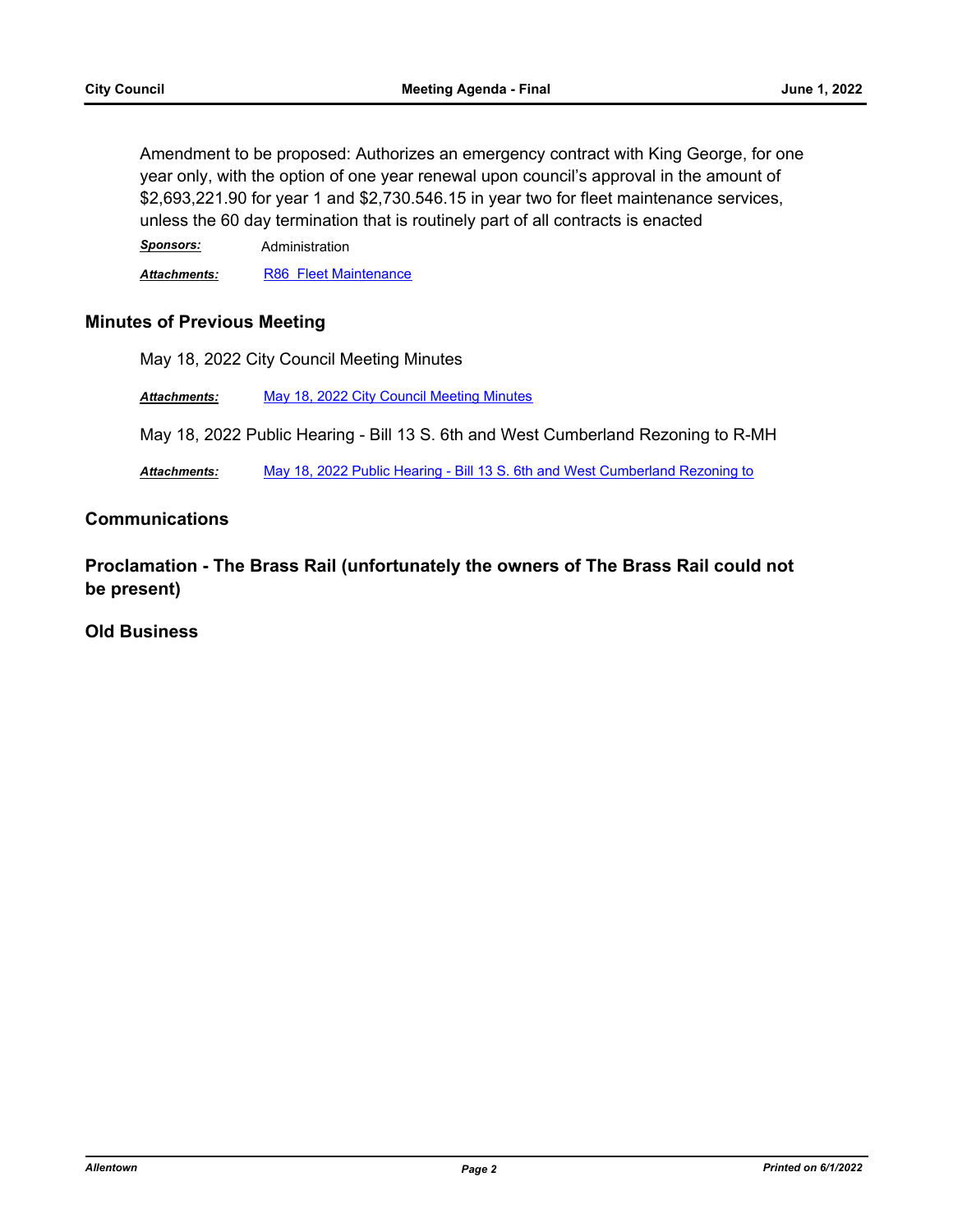# **REPORTS**

**Special Council Meetings: Council held a special meeting on May 25 at 6 PM to discuss and present categories they find important for ARPA funding; and took public testimony on these and any additional areas. Council will continue their meetings on June 8th to consider a proposal from council persons and the public that would like to extend the categories to entertainment and tourism venues; and to take testimony on from experts regarding housing and homelessness.** 

**Budget and Finance: Chair Siegel, Hendricks, Santos**

**The Committee met May 25 and reviewed the monthly financials. The next meeting is tentatively scheduled for June 22.**

**Community and Economic Development: Chair Gerlach, Siegel, Mota The Committee has not met since the last council meeting; the next meeting is scheduled for June 8th at 5:30 PM.**

**Human Resources, Administration and Appointments: Chair Santos, Hendricks, Siegel**

**The Committee has not met since the last council meeting; there are no future meetings scheduled at this time.** 

**Parks and Recreation: Chair Affa, Gerlach, Santos**

**The Committee has not met since the last council meeting; there are no future meetings scheduled at this time.**

**Public Safety: Chair Hendricks, Zucal, Affa** 

**The Committee met this evening; there are no future meetings scheduled at this time.** 

**Public Works: Chair Zucal, Affa, Hendricks** 

**The Committee met this evening; there are no future meetings scheduled at this time.** 

**Rules, Chambers, Intergovernmental Relations and Strategy: Chair Mota, Zucal, Gerlach** 

**The Committee has not met since the last council meeting; we are going to schedule a meeting to review the changes to council's rules.** 

**Controller's Report (3 minutes)**

**Mayor's Report (3 minutes)**

Controller Reports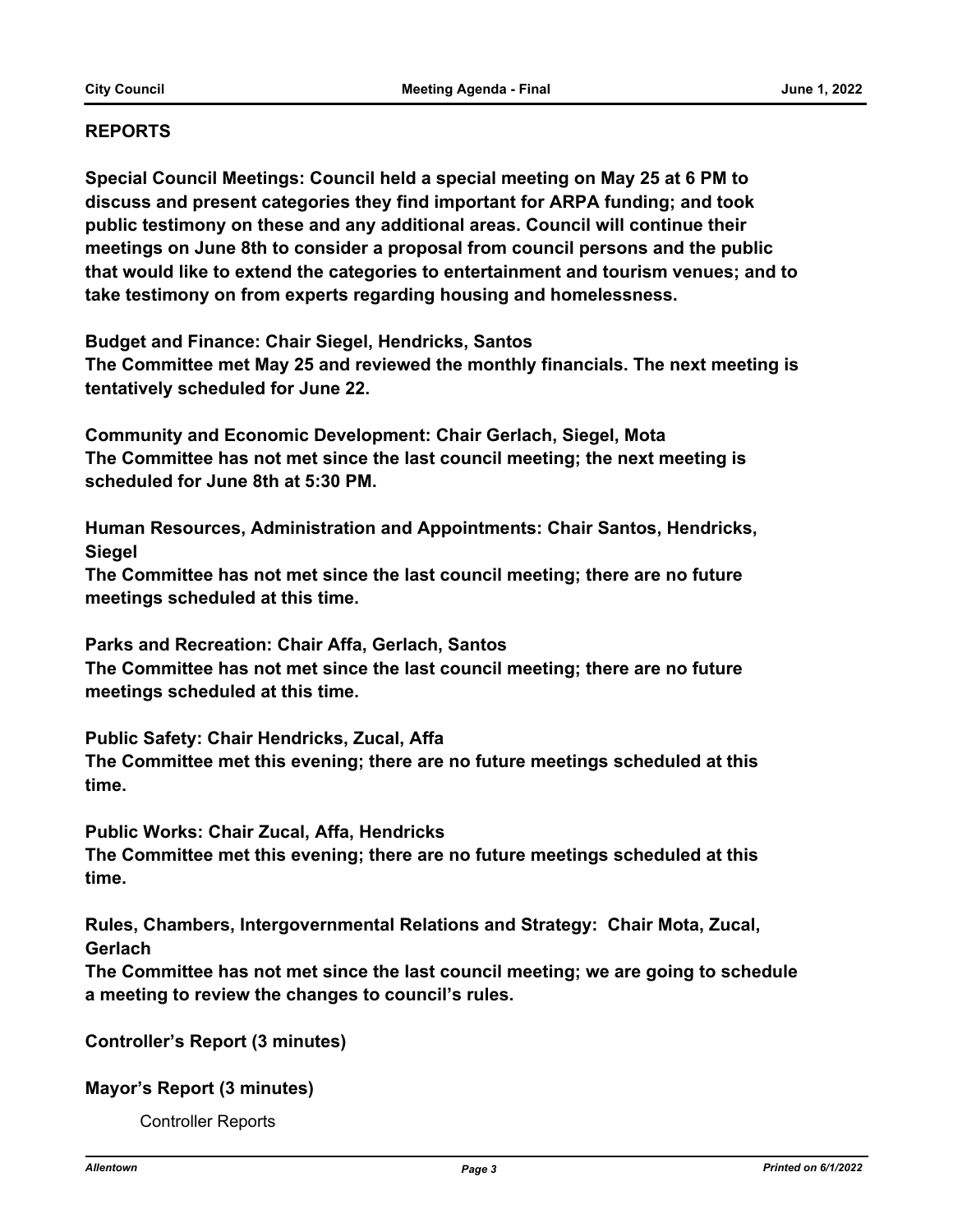PCard Review *Attachments:*

1st QUARTER 2022 SUMMARY OF PENSION CASH FLOWS Accts Payable

## **ORDINANCES FOR FINAL PASSAGE (To be Voted On):**

#### Bill 32

Amending the 2022 General Fund Budget to provide for a supplemental appropriation of Fifteen Thousand (\$15,000.00) Dollars from the Commonwealth of Pennsylvania Office of The State Fire Commissioner Grant, to the Allentown Fire Department for the purchase of high-quality Thermal Imaging Cameras and Accessories.

*Sponsors:* Administration

*Attachments:* [Bill 32 OFSC GRANT](http://allentownpa.legistar.com/gateway.aspx?M=F&ID=d3da193b-a083-4002-b5dc-669f3606625e.docx)

#### Bill 33

Amending the Codified Ordinances, Part Two, General Legislation/Fees; Article Seven, Billing for Emergency Medical Services; Section 270-52 Policy by clarifying some confusing language and applying more consistent application of EMS billing practices.

*Attachments:* [Bill 33 EMS PAYMENT POLICY](http://allentownpa.legistar.com/gateway.aspx?M=F&ID=7833690b-e648-4b2b-8574-9151d915816c.doc)

#### Bill 34

Amending the 2022 Capital Fund Budget to provide for a transfer of Fifty Thousand (\$50,000) from Capital Project 1912 – Traffic Signal Modernization to Capital Project 20000 – Traffic Signal Adaptive System to provide the additional funds needed to complete the Downtown Traffic Signal Adaptive System project installation and the construction inspection.

*Attachments:* [Bill 34 CAPITAL PROJECT 2000 TRANSFER](http://allentownpa.legistar.com/gateway.aspx?M=F&ID=89de950a-0746-431e-97a1-dc2a8ff3c62c.doc)

Bill 36

Amending the Part Two General Legislation, Chapter 388 Moving Permits by repealing it in its entirety.

*Attachments:* [Bill 36 MOVING PERMIT REPEAL](http://allentownpa.legistar.com/gateway.aspx?M=F&ID=2c178ab1-5608-4626-b8ca-e289371333c8.doc)

#### **CONSENT AGENDA: No items.**

# **RESOLUTIONS FOR FINAL PASSAGE (To be Voted On):**

# R87

Approves Hiring of three police officers: O'Neill, David - Eagleville, PA George Millison, Jr. – Havertown, PA Brian MIttura – Whitehall, PA *Sponsors:* Administration

*Attachments:* [R87 Hiring Patrolmen -6-1-22](http://allentownpa.legistar.com/gateway.aspx?M=F&ID=42991f5b-510b-4fe0-a7d6-67610e100f68.docx)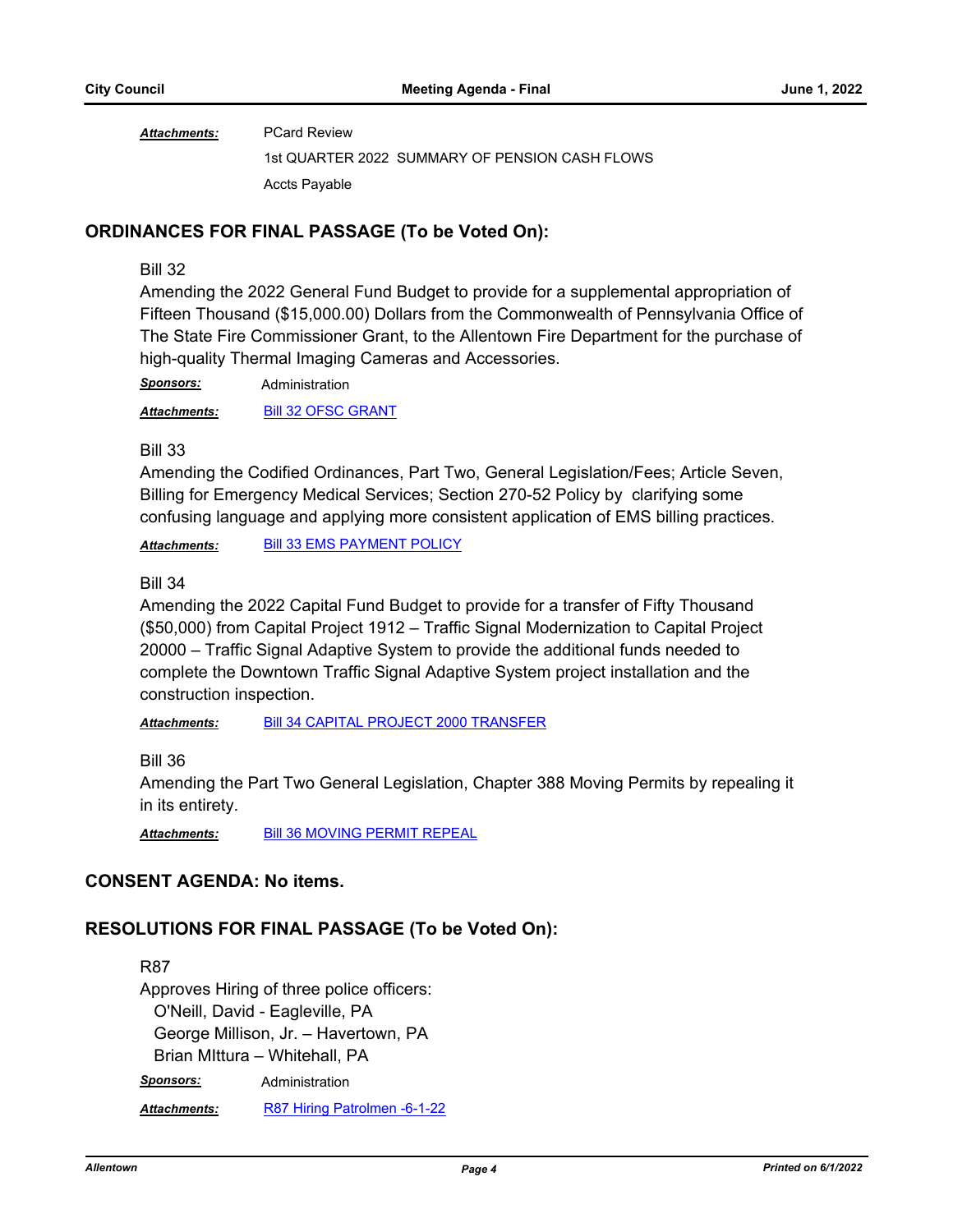#### R88

Authorizes the Administration to Transfer and Convey the City-Owned Real Property located within the Scrapyard and Recycling Facility Operated by E. Schneider & Sons, Inc. at 6th Street and Sumner Avenue

*Sponsors:* Administration

*Attachments:* [R88 2 City Parcels within Scrapyard](http://allentownpa.legistar.com/gateway.aspx?M=F&ID=816a5702-b083-479f-a0be-3f8fc65cc0d8.doc)

#### R89

Approves the Submission of an amendment to the 2021 Action Plan to the United States Department of Housing and Urban Development, to allocate unspent funds to a housing development for Habitat for Humanity - Cumberland Street.

| <b>Sponsors:</b>    | Administration                                 |
|---------------------|------------------------------------------------|
| <b>Attachments:</b> | R89 Reallocation Funds - HABITAT at Cumberland |

#### R90

Authorizes an application for a Pennsylvania DCED Emergency Solutions Grant in the amount of approximately \$300,000; the grant will benefit the Lehigh Valley Regional Homeless Advisory Board Emergency Shelter and allow subrecipents to provide homeless services and resources to the regions homeless population.

*Sponsors:* Administration

*Attachments:* [R90 Application for a Pennsylvania DCED Emergency Solutions Grant](http://allentownpa.legistar.com/gateway.aspx?M=F&ID=5f426352-a6f7-4ab4-8ef1-f3661c7dbc3e.docx)

R91

Authorizes lease agreement with Community Bike Works for the Keck Park Recreation Building.

Attachments: [R91 Community Bike Works](http://allentownpa.legistar.com/gateway.aspx?M=F&ID=dd8b93c8-3cea-4404-97a2-4ff7adef5e8a.doc)

# **ORDINANCES FOR INTRODUCTION (To be referred to Committee with public comment prior to referral)**

Bill 37 Refer to Public Works

Amending the 2022 Capital Fund Budget to provide for a transfer of One Hundred Nineteen Thousand Five Hundred and Two (\$119,502) Dollars from Capital Project 2005 – Jefferson Street Road Diet and Flasher to capital project 1225 Traffic Signals – Upgrade Various.

*Sponsors:* Administration

*Attachments:* [Bill 37 Capital Project Transfer](http://allentownpa.legistar.com/gateway.aspx?M=F&ID=d359fd63-833a-4bf4-81df-c6d98aa005ee.doc)

Bill 38 Refer to Parks and Recreation

Amending the 2022 Capital Fund Budget to provide for a supplemental appropriation of Six Hundred Ninety (\$ 690.00) Dollars from Hijinx Brewing Company toward the construction of Phase 2 of the Jordan Skatepark project.

*Sponsors:* Administration

*Attachments:* [Bill 38 HIJINX BREWING COMPANY DONATION](http://allentownpa.legistar.com/gateway.aspx?M=F&ID=f87278ca-e74e-4f78-a02f-0c0cf5576905.rtf)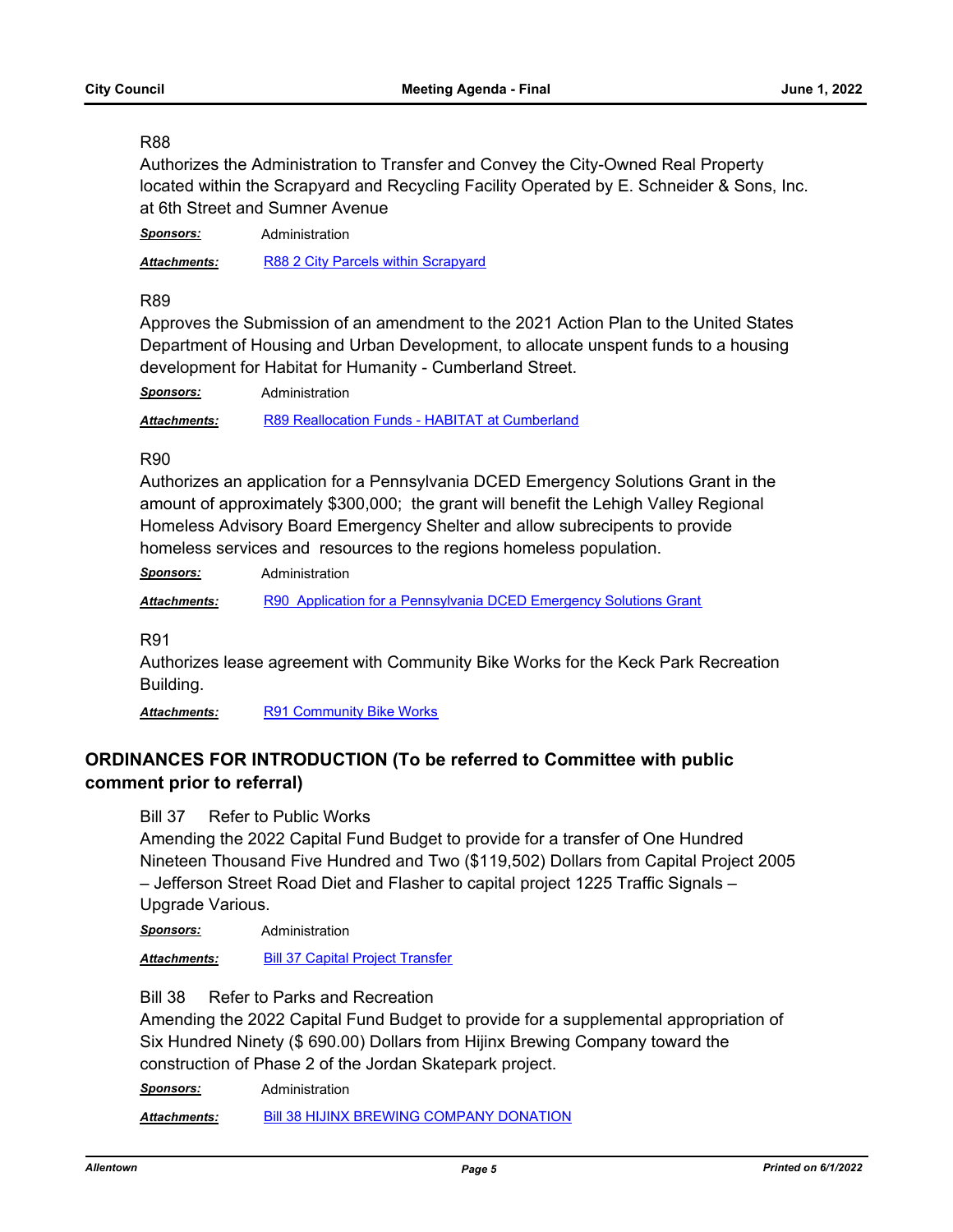Bill 39 Refer to Special Meeting

Amending the 2022 ARPA Fund Budget to provide for a transfer of One Million Five Hundred Thousand (\$1,500,000) Dollars to Da Vinci Science City, LLC.

*Sponsors:* Administration

*Attachments:* [Bill 39 \\$1.5m ARPA to Da Vinci](http://allentownpa.legistar.com/gateway.aspx?M=F&ID=ea963b67-91a2-403e-8352-fa6c5f824137.doc)

Bill 40 Refer to Special Council Meeting

Amending the 2022 ARPA Fund Budget to provide for a transfer of One Million Five Hundred Thousand (\$1,500,000) Dollars to Coca Cola Park for COVID-19 Safety Improvements.

*Sponsors:* Administration

*Attachments:* [Bill 40 \\$1.5 M ARPA - COCA COLA PARK](http://allentownpa.legistar.com/gateway.aspx?M=F&ID=de82e62f-90f6-416c-8561-d904afddbf62.doc)

Bill 41 Refer to Budget and Finance

Amending the 2022 Equipment Fund Budget to provide for a supplemental appropriation of Thirty-Nine Thousand (\$39,000) from the unappropriated balance of the 2022 Equipment Fund to the 2022 Rolling Stock expenses to complete vehicle purchases in 2022.

*Sponsors:* Administration

*Attachments:* [Bill 41 Equipment Fund Transfer](http://allentownpa.legistar.com/gateway.aspx?M=F&ID=c426fa3a-cb1d-4260-b8af-914b482c4413.doc)

Bill 42 Refer to Community and Economic Development Committee Amending the 2022 General Fund Budget to provide for a supplemental appropriation of Eighteen Thousand (\$18,000) Dollars from the PA Department of Health, Prescription Drug Monitoring/Overdose 2 Action for continued support of the part-time Opioid Prevention Administrative Coordinator position.

*Sponsors:* Administration

*Attachments:* [Bill 42 PA DOH OPIOID Grant](http://allentownpa.legistar.com/gateway.aspx?M=F&ID=15634d37-d814-42b2-bf57-85ec790ee1ab.docx)

# **RESOLUTIONS FOR INTRODUCTION (Can be voted on or Referred to Committee):**

#### **NEW BUSINESS**

#### **GOOD AND WELFARE**

#### **ADJOURN**

*Council meetings are held on the first and third Wednesday of each month beginning at 7:00 pm in Council Chambers. For copies of the agenda or meeting announcements, please visit our website at www.allentownpa.gov or contact the Clerk at Michael.Hanlon@allentownpa.gov to receive an email notice of the meetings.*

Council Rules Home Rule Charter Contract Procedures